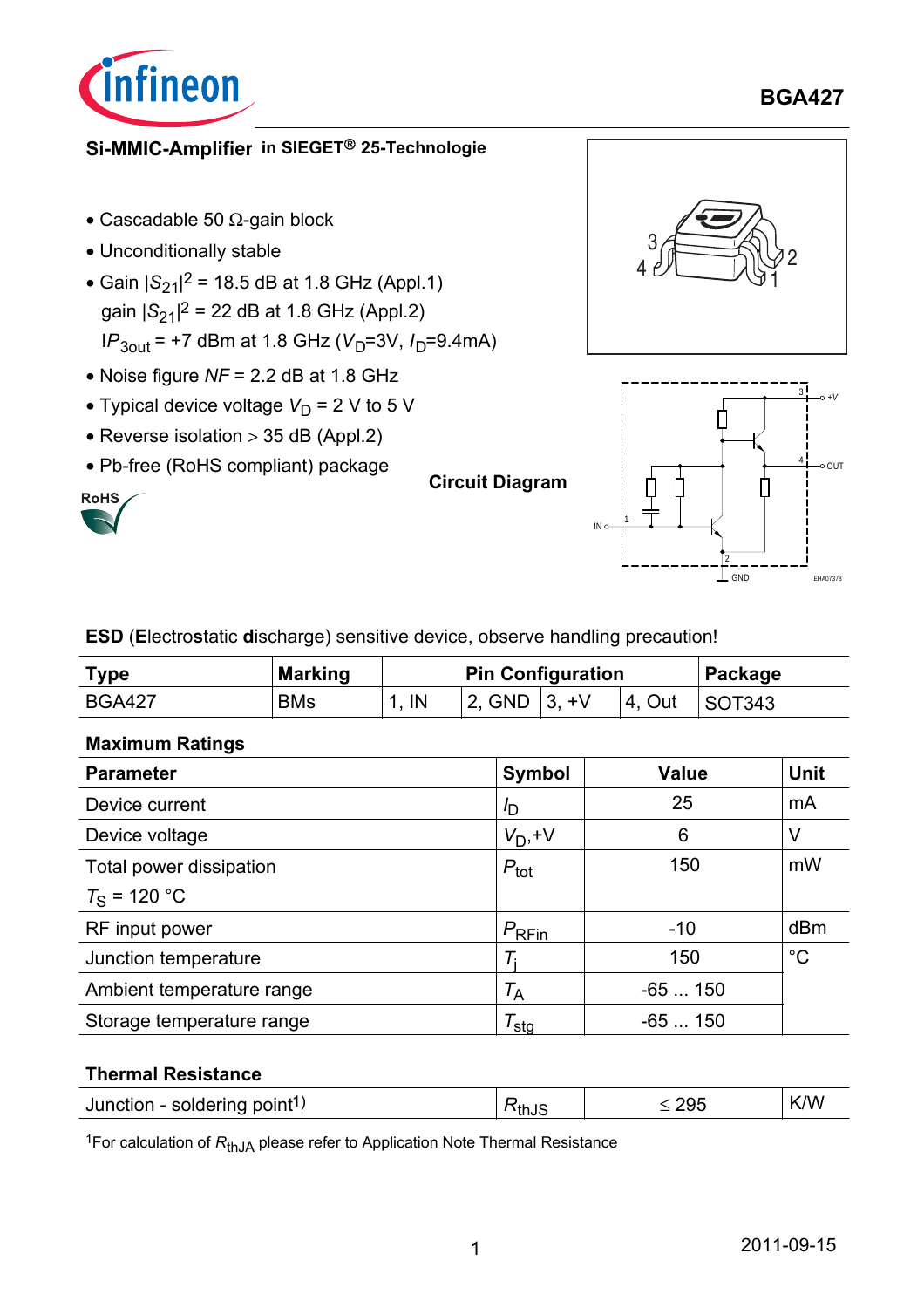

| $\mathbf{\mathsf{m}}$<br><b>Parameter</b>                              | Symbol             |      | <b>Values</b> |      |     |
|------------------------------------------------------------------------|--------------------|------|---------------|------|-----|
|                                                                        |                    | min. | typ.          | max. |     |
| AC characteristics $V_D = 3 V$ , $Z_0 = 50\Omega$ , Testfixture Appl.1 |                    |      |               |      |     |
| Insertion power gain                                                   | $ S_{21} ^2$       |      |               |      | dB  |
| $f = 0.1$ GHz                                                          |                    |      | 27            |      |     |
| $f = 1$ GHz                                                            |                    |      | 22            |      |     |
| $f = 1.8$ GHz                                                          |                    |      | 18.5          |      |     |
| Reverse isolation                                                      | S <sub>12</sub>    |      | 22            |      |     |
| $f = 1.8$ GHz                                                          |                    |      |               |      |     |
| Noise figure                                                           | NF                 |      |               |      |     |
| $f = 0.1$ GHz                                                          |                    |      | 1.9           |      |     |
| $f = 1$ GHz                                                            |                    |      | 2             |      |     |
| $f = 1.8$ GHz                                                          |                    |      | 2.2           |      |     |
| Intercept point at the output                                          | IP <sub>3out</sub> |      | $+7$          |      | dBm |
| $f = 1.8$ GHz                                                          |                    |      |               |      |     |
| Return loss input                                                      | $RL_{in}$          |      | $>12$         |      | dB  |
| $f = 1.8$ GHz                                                          |                    |      |               |      |     |
| Return loss output                                                     | $RL_{\rm out}$     |      | >9            |      |     |
| $f = 1.8$ GHz                                                          |                    |      |               |      |     |

### **Electrical Characteristics** at  $T_A = 25 \degree C$ , unless otherwise specified.

### **Typical configuration**

**Appl.1 Appl.2**



- Note: 1) Large-value capacitors should be connected from pin 3 to ground right at the device to provide a low impedance path (appl.1).
	- 2) The use of plated through holes right at pin 2 is essential for pc-board-applications. Thin boards are recommended to minimize the parasitic inductance to ground.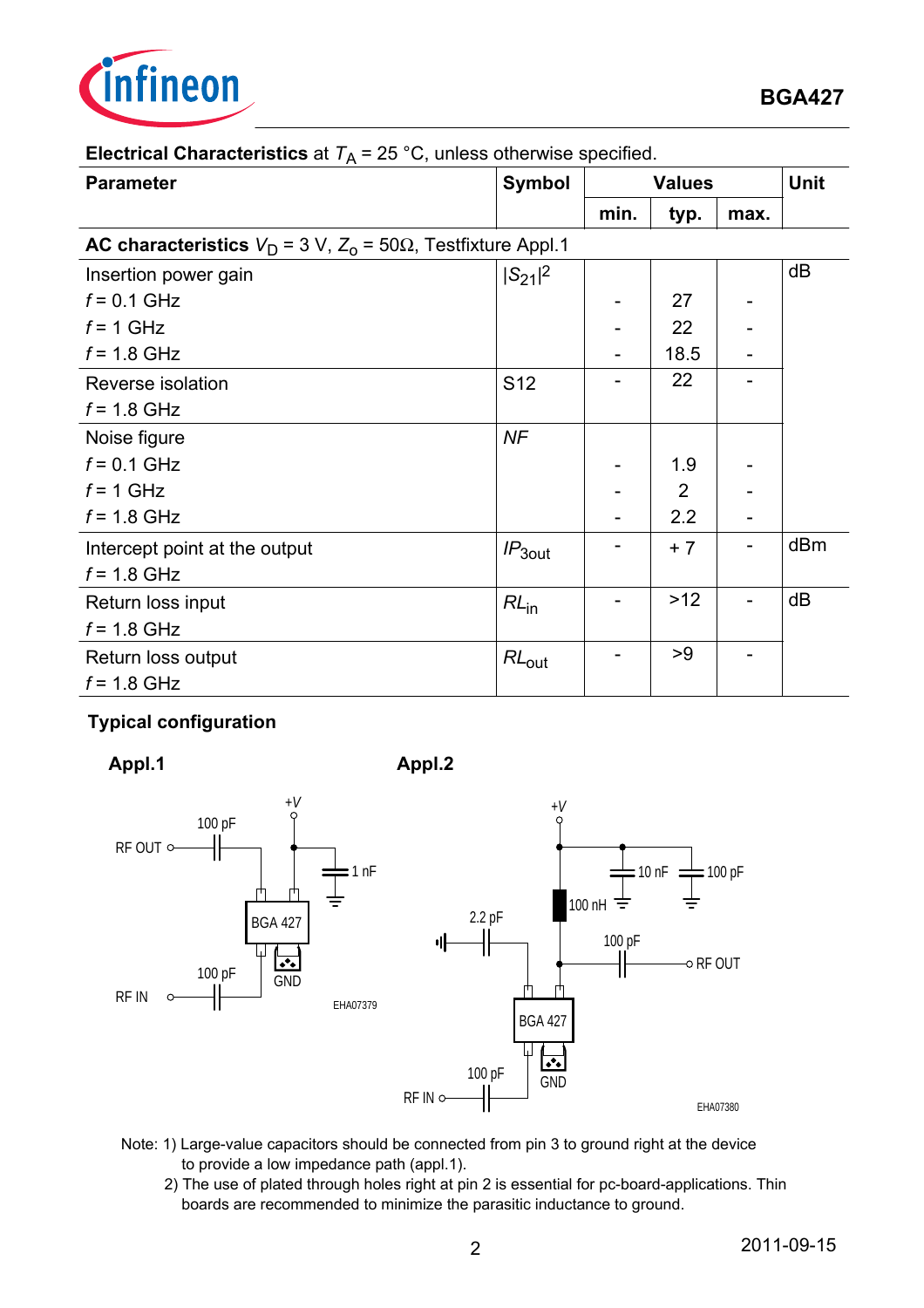

|                |                               | ~          | $\sim$     | . .        |            |            |            |            |
|----------------|-------------------------------|------------|------------|------------|------------|------------|------------|------------|
| $\mathbf f$    | $S_{11}$                      |            | $S_{21}$   |            | $S_{12}$   |            |            | $S_{22}$   |
| GHz            | <b>MAG</b>                    | <b>ANG</b> | <b>MAG</b> | <b>ANG</b> | <b>MAG</b> | <b>ANG</b> | <b>MAG</b> | <b>ANG</b> |
|                |                               |            |            |            |            |            |            |            |
|                | $V_D = 3V$ , $Z_0 = 50\Omega$ |            |            |            |            |            |            |            |
| 0.1            | 0.1382                        | $-38.3$    | 24.821     | 164.9      | 0.0022     | 50.7       | 0.6435     | 174.8      |
| 0.2            | 0.1179                        | $-16$      | 24.606     | 158.9      | 0.0046     | 71.8       | 0.6278     | 166.9      |
| 0.5            | 0.1697                        | $-20.8$    | 22.236     | 135.2      | 0.0104     | 83.8       | 0.54       | 147.3      |
| 0.8            | 0.1824                        | $-56.9$    | 18.258     | 115.4      | 0.0169     | 94.8       | 0.4453     | 140.2      |
| 0.9            | 0.1782                        | $-69.1$    | 17.152     | 109.4      | 0.0194     | 97.3       | 0.4326     | 139.4      |
| 1              | 0.176                         | $-80.6$    | 15.786     | 104        | 0.0225     | 98.3       | 0.4129     | 138.1      |
| 1.5            | 0.1827                        | $-133.5$   | 10.923     | 84.9       | 0.0385     | 99.7       | 0.3852     | 139.6      |
| 1.8            | 0.1969                        | $-156.1$   | 9.029      | 77         | 0.0479     | 99.3       | 0.3917     | 139.3      |
| 1.9            | 0.2021                        | $-162.8$   | 8.486      | 74.7       | 0.0517     | 98.9       | 0.3946     | 138.8      |
| $\overline{2}$ | 0.2116                        | $-167.7$   | 8.015      | 72.3       | 0.0549     | 98.8       | 0.3991     | 138.3      |
| 2.5            | 0.2437                        | 172.8      | 6.259      | 63         | 0.0709     | 97.1       | 0.4202     | 134.6      |
| 3              | 0.258                         | 153.3      | 5.103      | 55         | 0.0892     | 96.9       | 0.4477     | 131        |
|                |                               |            |            |            |            |            |            |            |

**S-Parameters at**  $T_A = 25$  **°C, (Testfixture, Appl.1)** 

# **Spice-model BGA 427**



| T <sub>1</sub> | T501          |
|----------------|---------------|
| T <sub>2</sub> | T501          |
| $R_1$          | $14.5k\Omega$ |
| R <sub>2</sub> | 280Ω          |
| $R_3$          | $2.4k\Omega$  |
| $R_4$          | $170\Omega$   |
| C <sub>1</sub> | 2.3pF         |
| $C_{P1}$       | 0.2pF         |
| $C_{P2}$       | 0.2pF         |
| $C_{P3}$       | 0.6pF         |
| $C_{P4}$       | 0.1pF         |
| $C_{\rm PS}$   | 0.1pF         |
| C'-E'-diode    | Τ1            |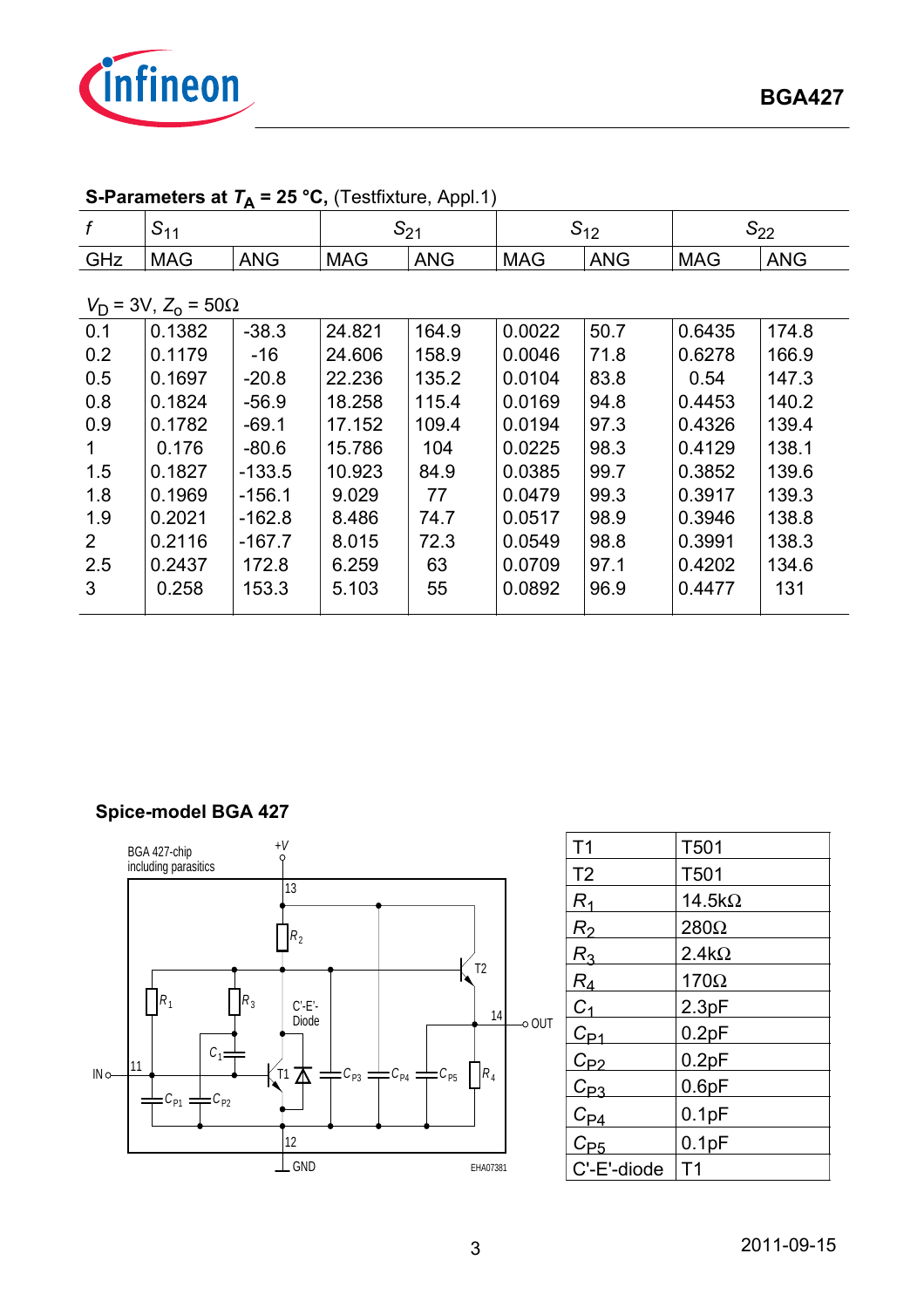



| $IS =$  | 0.21024 | fA                  | $BF =$  | 83.23          |                          | $NF =$      | 1.0405   |                            |
|---------|---------|---------------------|---------|----------------|--------------------------|-------------|----------|----------------------------|
| $VAF =$ | 39.251  | V                   | $IKF =$ | 0.16493        | $\mathsf{A}$             | $ISE =$     | 15.761   | fA                         |
| $NE =$  | 1.7763  | $\overline{a}$      | $BR =$  | 10.526         | $\overline{\phantom{a}}$ | $NR =$      | 0.96647  | $\mathbf{L}^{\mathcal{A}}$ |
| $VAR =$ | 34.368  | V                   | $IKR =$ | 0.25052        | $\mathsf{A}$             | $ISC =$     | 0.037223 | fA                         |
| $NC =$  | 1.3152  | $\equiv$            | $RB =$  | 15             | $\Omega$                 | $IRB =$     | 0.21215  | $\mathsf{A}$               |
| $RBM =$ | 1.3491  | $\Omega$            | $RE =$  | 1.9289         |                          | $RC =$      | 0.12691  | $\Omega$                   |
| $CJE =$ | 3.7265  | fF                  | $VJE =$ | 0.70367        | V                        | $MJE =$     | 0.37747  | $\mathbf{L}$               |
| $TF =$  | 4.5899  | ps                  | $XTF =$ | 0.3641         | $\omega_{\rm{eff}}$      | $VTF =$     | 0.19762  | $\vee$                     |
| $ITF =$ | 1.3364  | m <sub>A</sub>      | $PTF =$ | $\mathbf 0$    | deg                      | $CJC =$     | 96.941   | fF                         |
| $VJC =$ | 0.99532 | V.                  | $MJC =$ | 0.48652        | $\omega_{\rm{max}}$      | $XCJC =$    | 0.08161  | $\overline{a}$             |
| $TR =$  | 1.4935  | ns                  | $CJS =$ | $\mathbf 0$    | fF                       | $VJS =$     | 0.75     | V                          |
| $MJS =$ | 0       | $\omega_{\rm{max}}$ | $XTB =$ | $\overline{0}$ | $\sim$                   | $EG =$      | 1.11     | eV                         |
| $XTI =$ | 3       |                     | $FC =$  | 0.99469        | $\overline{\phantom{0}}$ | <b>TNOM</b> | 300      | K                          |
|         |         |                     |         |                |                          |             |          |                            |

#### **Transistor Chip Data T1 (Berkley-SPICE 2G.6 Syntax) :**

**C'-E'-Diode Data (Berkley-SPICE 2G.6 Syntax) :**

|--|

All parameters are ready to use, no scaling is necessary

#### **Package Equivalent Circuit:**

| $L_{BO}$<br>$IN \nightharpoonup$ | C,<br>$C_{\mathbb{C}\mathbb{B}}$<br>$C_2$<br>$L_{\text{BI}}$<br>11<br>$C_{\mathsf{BE}}$ | $L_1$<br>14<br>$L_{\text{Cl}}$<br><b>BGA 427</b><br>13<br>Chip<br>$C$ '-E'-<br>$\overline{\mathbb{A}}$<br>12<br>Diode<br>$L_{El}$<br>$L_{EO}$ | L <sub>2</sub><br>$C_3$<br>$L_{\text{CO}}$<br>$C_{CE}$ | $-0$ OUT<br>$V + \circ$ | $L_{\text{BI}}$ =<br>$L_{\text{BO}} =$<br>$L_{E1}$ =<br>$L_{EO}$ =<br>$L_{\mathrm{Cl}}$ =<br>$L_{CO} =$<br>$C_{BE}$ =<br>$C_{CB}$ =<br>$C_{CE}$ =<br>$C_1 =$<br>$C_2$ =<br>C <sub>3</sub> =<br>$=$<br>$L_2 =$ | 0.36<br>0.4<br>0.3<br>0.15<br>0.36<br>0.4<br>95<br>$6\phantom{1}$<br>132<br>28<br>88<br>8<br>0.6<br>0.4 | nH<br>nH<br>nH<br>nH<br>nH<br>nH<br>$\mathsf{f}\mathsf{F}$<br>$\mathsf{f}\mathsf{F}$<br>$\mathsf{f}\mathsf{F}$<br>fF<br>$\mathsf{f}\mathsf{F}$<br>$\mathsf{f}\mathsf{F}$<br>nH<br>nH |
|----------------------------------|-----------------------------------------------------------------------------------------|-----------------------------------------------------------------------------------------------------------------------------------------------|--------------------------------------------------------|-------------------------|---------------------------------------------------------------------------------------------------------------------------------------------------------------------------------------------------------------|---------------------------------------------------------------------------------------------------------|--------------------------------------------------------------------------------------------------------------------------------------------------------------------------------------|
|                                  |                                                                                         | GND                                                                                                                                           |                                                        | EHA07382                | Valid up to 3GHz                                                                                                                                                                                              |                                                                                                         |                                                                                                                                                                                      |

Extracted on behalf of Infineon Technologies AG by: Institut für Mobil-und Satellitentechnik (IMST)

For examples and ready to use parameters please contact your local Infineon Technologies distributor or sales office to obtain a Infineon Technologies CD-ROM or see Internet: http://www.infineon.com/silicondiscretes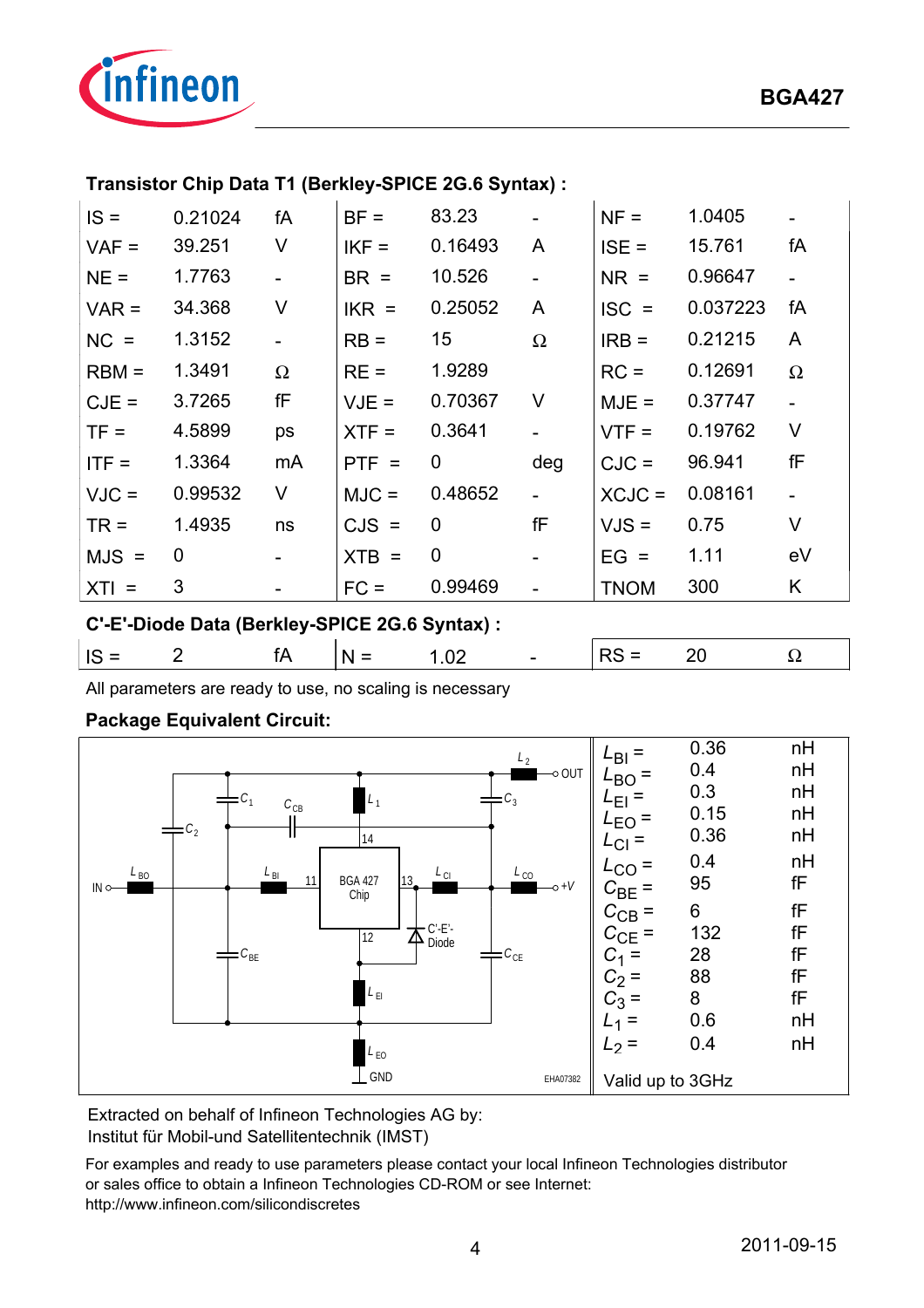

## Insertion power gain  $|S_{21}|^2 = f(f)$



*V*<sub>D</sub>, *I*<sub>D</sub> = parameter

### **Intercept point at the output**

*IP*3out = *f* (*f*) *V*<sub>D</sub>, *I*<sub>D</sub> = parameter



**Noise figure** *NF* = *f* (*f*)

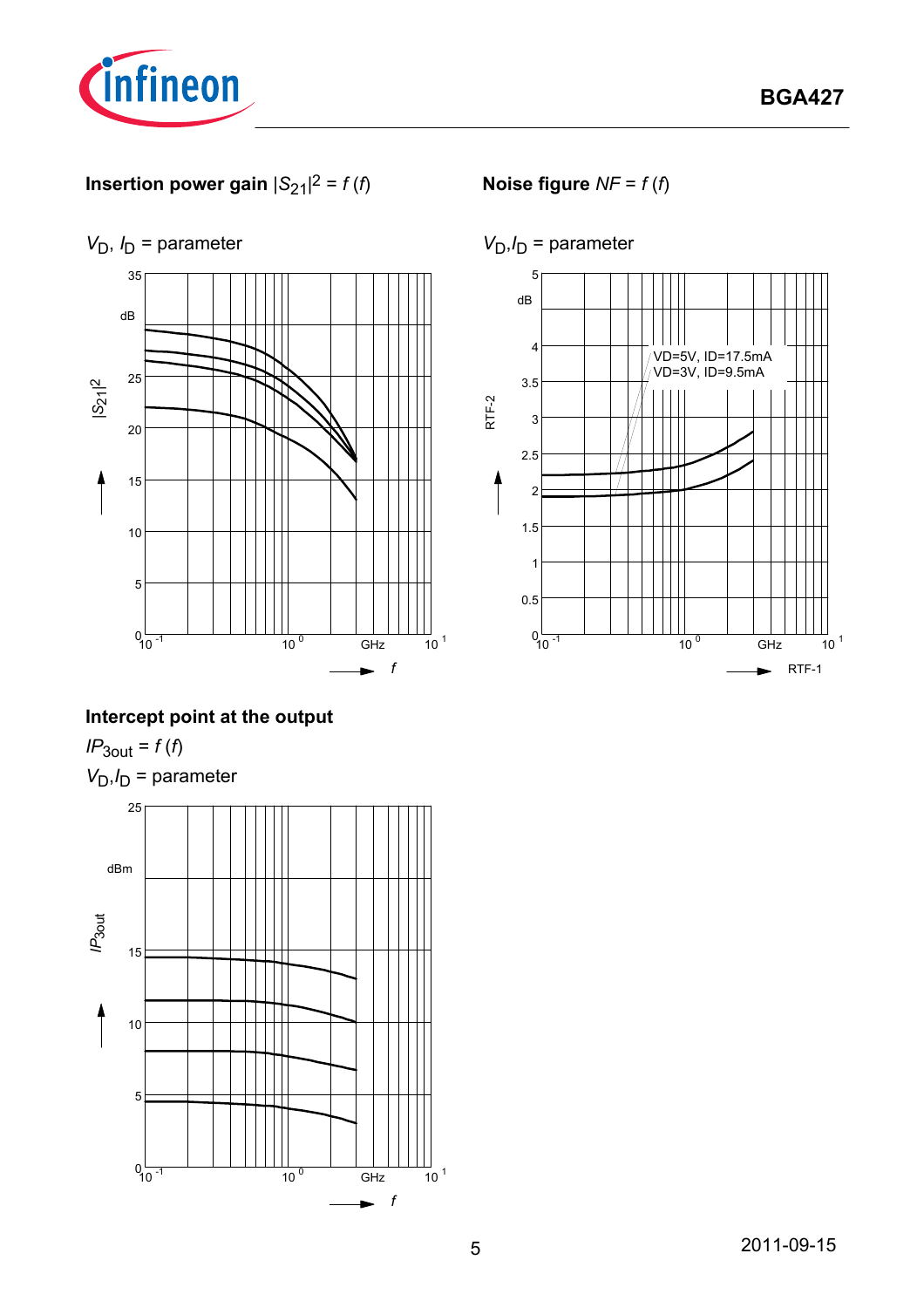